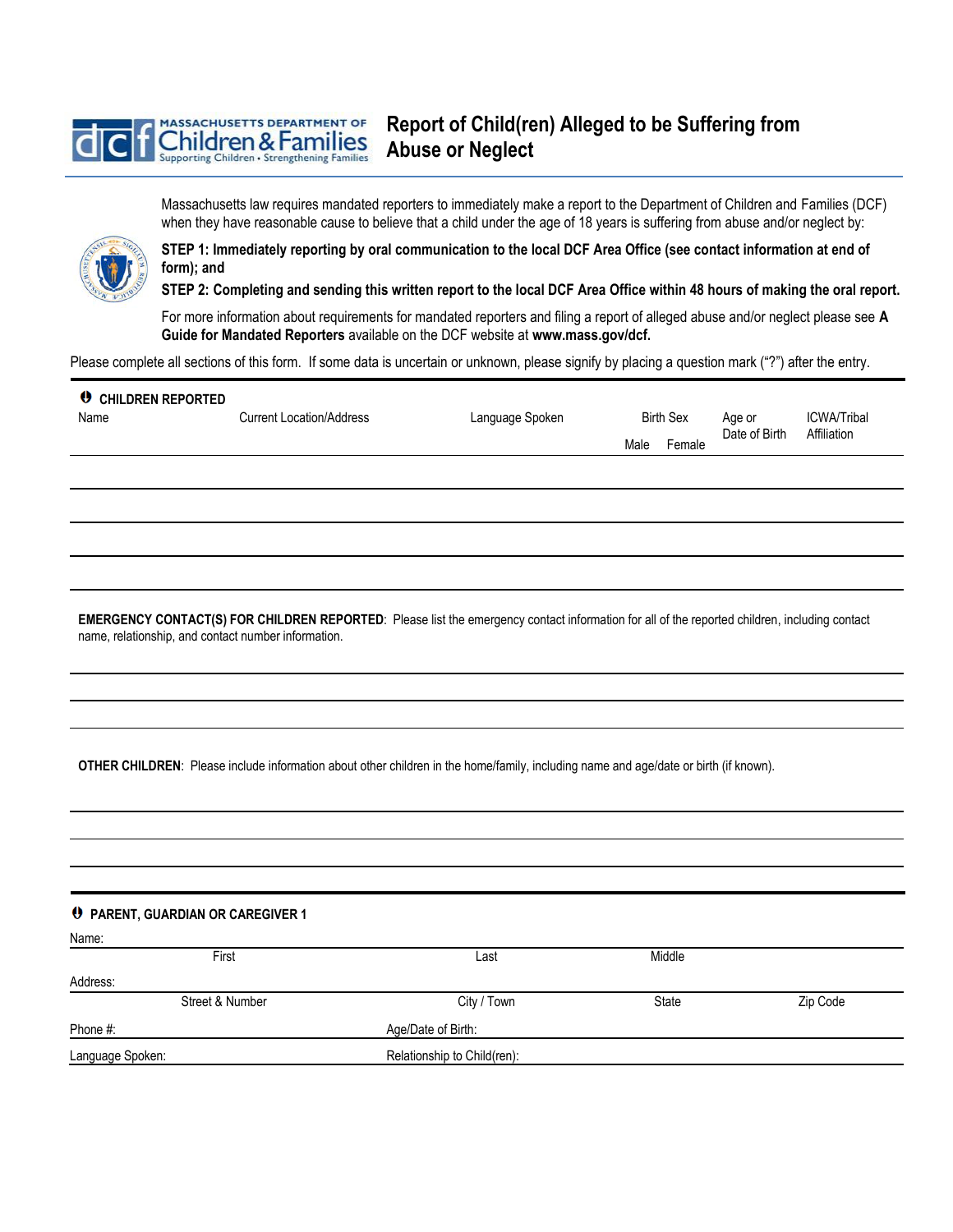## **PARENT, GUARDIAN OR CARGIVER 2**

| Name:                                                  |                                                                                           |      |                         |                      |          |
|--------------------------------------------------------|-------------------------------------------------------------------------------------------|------|-------------------------|----------------------|----------|
|                                                        | First                                                                                     | Last |                         | Middle               |          |
| Address:                                               |                                                                                           |      |                         |                      |          |
|                                                        | Street & Number                                                                           |      | City / Town             | State                | Zip Code |
| Phone #:                                               | Age/Date of Birth:                                                                        |      |                         |                      |          |
| Language Spoken:                                       | Relationship to Child(ren):                                                               |      |                         |                      |          |
|                                                        |                                                                                           |      |                         |                      |          |
| REPORTER / REPORT                                      |                                                                                           |      |                         |                      |          |
| Report Date:                                           |                                                                                           |      | <b>Mandatory Report</b> | Non Mandatory Report |          |
| Reporter's Name:                                       |                                                                                           |      |                         |                      |          |
|                                                        | First<br>(If the reporter represents an institution, school or facility, please indicate) |      | Last                    | Middle               |          |
| Reporter's Address:                                    |                                                                                           |      |                         |                      |          |
|                                                        | Street & Number                                                                           |      | City / Town             | State                | Zip Code |
| Phone #:                                               |                                                                                           |      |                         |                      |          |
| Has reporter informed caregiver of report?             |                                                                                           | Yes  | No                      |                      |          |
| What is the reporter's relationship to the child(ren)? |                                                                                           |      |                         |                      |          |

What is the nature and extent of injury, abuse, maltreatment or neglect? Please list any prior evidence of same and/or other worries regarding danger to the child(ren). (Please cite the source of this information if not observed firsthand.)

| <b>O</b> RELATED CONCERNS: Please check all that apply.                                                                                                |                                              |                         |  |  |  |
|--------------------------------------------------------------------------------------------------------------------------------------------------------|----------------------------------------------|-------------------------|--|--|--|
| $\Box$ Substance Use/Misuse                                                                                                                            | $\Box$ Acute/Chronic Medical Condition       | $\Box$ Runaway          |  |  |  |
| $\Box$ Substance Exposed Newborn                                                                                                                       | $\Box$ Housing Instability/Homelessness      | $\Box$ Gang Involvement |  |  |  |
| $\Box$ Neonatal Abstinence Syndrome                                                                                                                    | $\Box$ Human Trafficking/Labor               | $\Box$ None Applies     |  |  |  |
| $\Box$ Domestic Violence                                                                                                                               | □ Human Trafficking/Sexually Exploited Child | $\Box$ Unknown          |  |  |  |
| $\Box$ Mental/Behavioral Health Challenges                                                                                                             | $\Box$ Teen Parenting                        | $\Box$ Other            |  |  |  |
| <b>DECCRIPTION OF RELATED CONCERNS:</b> Please include additional information that will halp DCE further understand the concerns aboalized above. This |                                              |                         |  |  |  |

**DESCRIPTION OF RELATED CONCERNS**: Please include additional information that will help DCF further understand the concerns checked above. This includes any specific concerns about alcohol/drug use by the parent/guardian/caregiver. If there are concerns related to domestic violence, please also list any information that will help DCF make safe contact with the family (e.g., work schedule, place of employment, daily routines for the adult victim, etc.).

If known, please provide the name(s) and address, phone #, DOB/age, relationship to child, and language spoken of the person(s) responsible for the injury, abuse, maltreatment or neglect and/or any other information that you think might be helpful in establishing the cause of the injury, abuse, maltreatment or neglect.